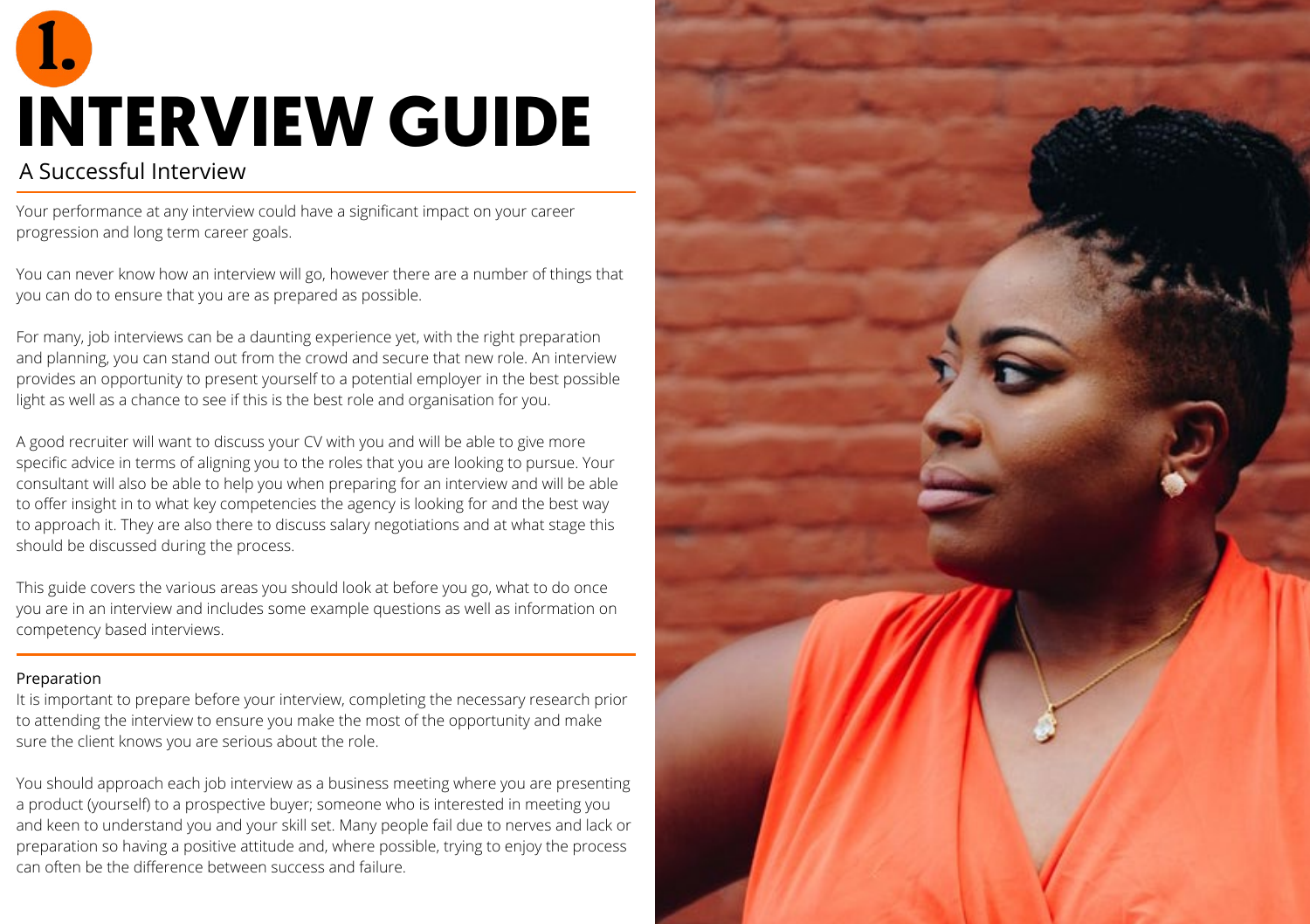# **INTERVIEW GUIDE**

Below are some aspects that are important to get right.

Research the company and the industry – this is essential to complete prior to the interview. There is an enormous amount of information available to be found on your potential employer online and through other forms of media.

Know your CV – read through your CV and know it inside out so you can answer in depth questions about your work history. Many times we have seen candidates fail on the basis of a piece of information on their CV which they cannot back up in interview; if you claim an expertise on a certain subject or that you played a key role in a specific project you should expect to be able to discuss this in detail with your interviewer. Be prepared to provide examples.

Prepare interview questions – think about what questions potential employers may ask you and think about your answers in advance. Think about times when you have demonstrated skills relevant to the role as employers will almost definitely ask you about these.

Know where you are going – understand how long it will take you to get to your interview and aim to arrive at least 15 minutes before it starts.

Make sure you know who you are meeting – this includes knowing their correct job title and how to pronounce their name.

Dress appropriately – regardless of whether the client is dress down you should always be smart in appearance.

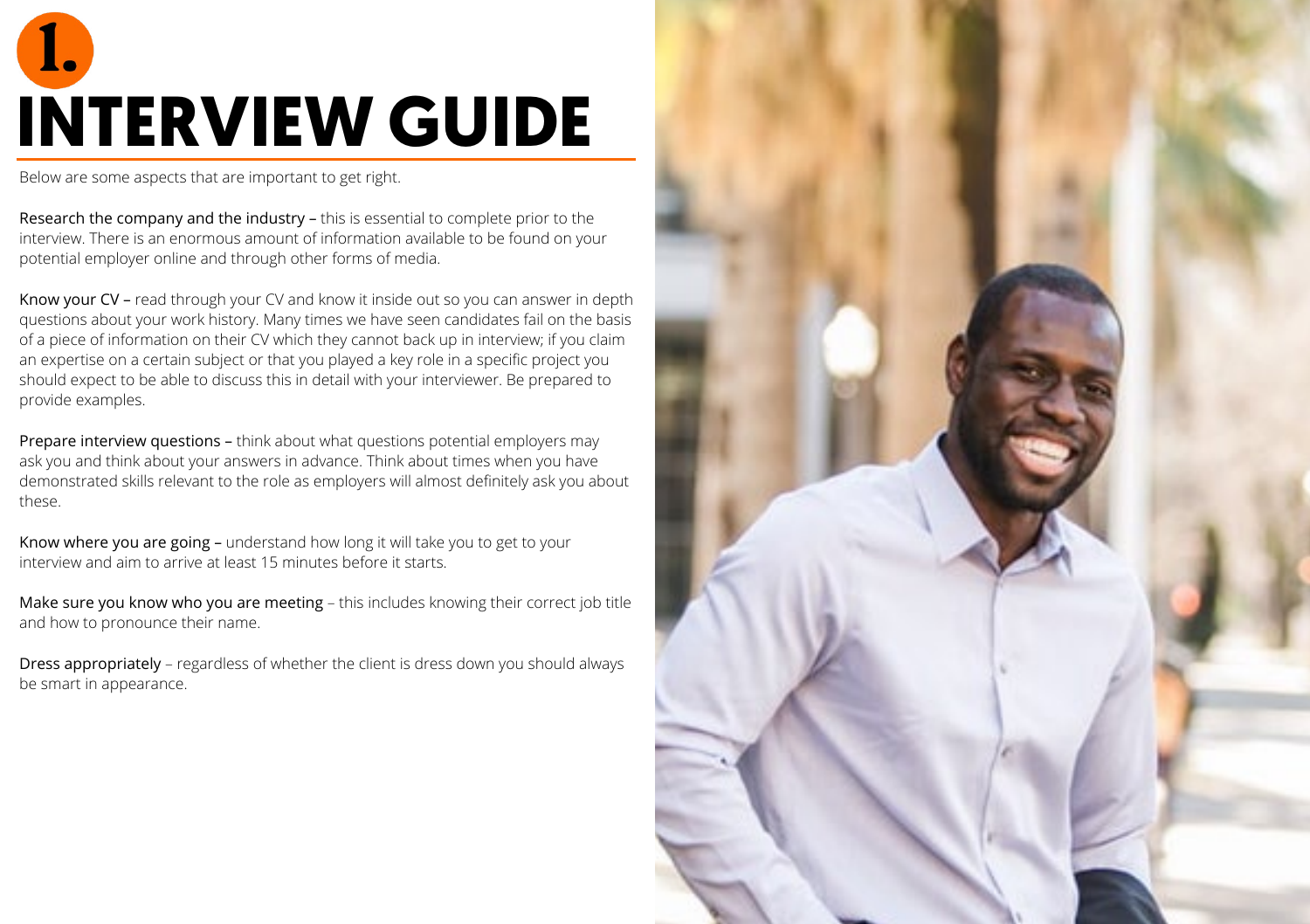# **INTERVIEW GUIDE**

#### During the Interview

Think about your body language - you should aim to impress immediately, make eye contact. Throughout the interview maintain good eye contact, be enthusiastic and open in your body language and remember to smile. If there is more than one interviewer present make sure that you engage all of them even if only one is asking questions.

Compose yourself - do not interrupt questions, think first about what the interviewer has asked and take time before you answer. Interviewers prefer to hear a well-thought out answer after a pause rather than the first thing that comes into a candidate's head.

Give examples - simply saying you have that experience isn't enough; think about strong examples that you can talk the interviewer through to back up your point. This should relate directly back to your CV experience.

Be honest - if you don't know the answer to something, simply state that you are unsure, rather than guessing, or ask to come back to it.

Enthusiasm - showing desire and enthusiasm for the role will put you above your competitors. After all, you will be up against your peers for the role.

The interviewer(s) - Different interviewers have different styles. It is important that you adapt your interview style to meet the demands of your meeting.

Ask questions - show that you have thought about the role, the company and how it fits with what you are looking for. Make sure you have a list of them with you. Example questions you could ask include:

- What is the culture of the company?
- What is the structure of the team?
- What sort of training/induction would be provided?
- What work does the team mainly focus on?
- What are the company's future plans?

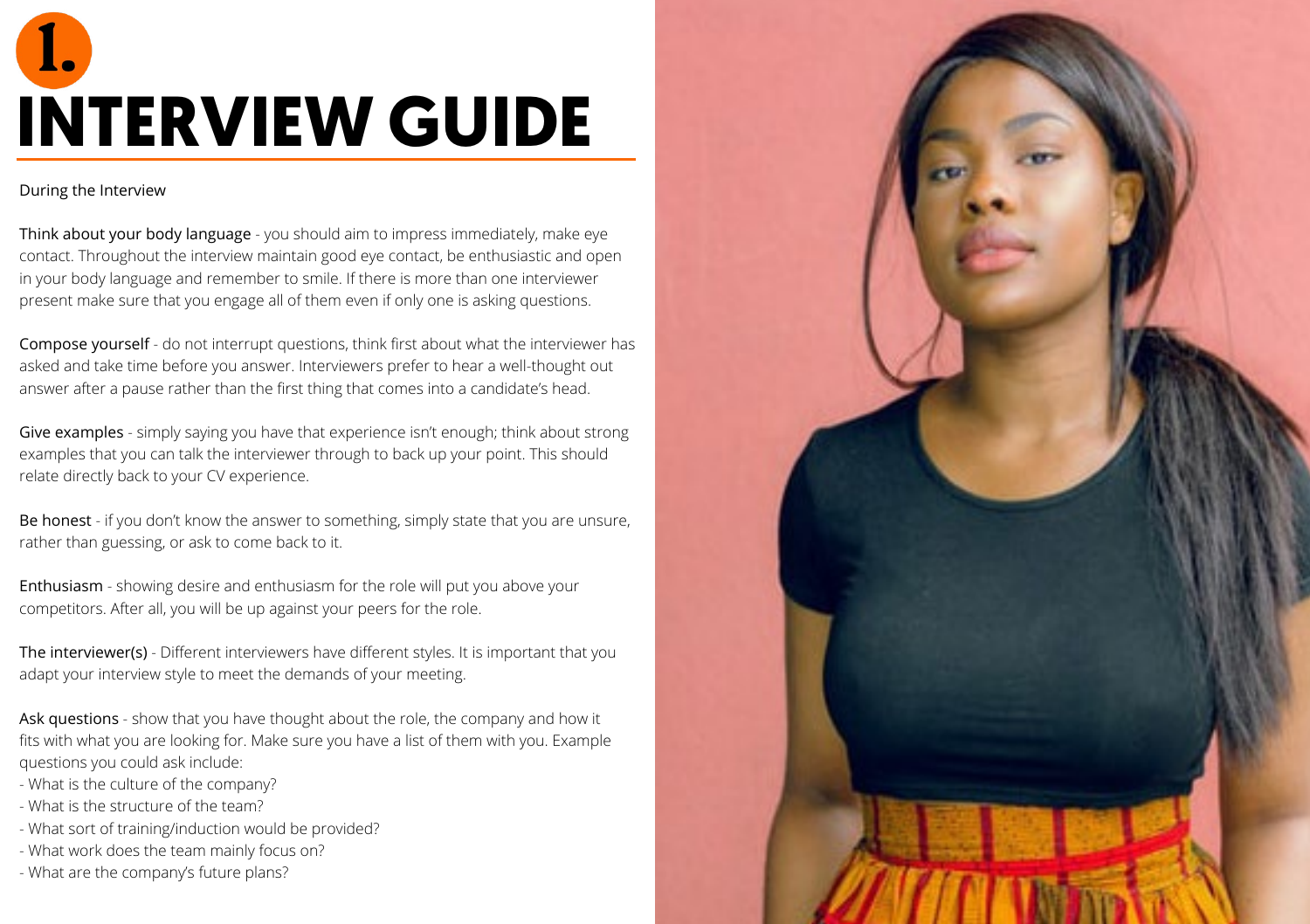### **INTERVIEW GUIDE**

### **Ouestions**

While we can never predict the questions that an employer will ask, below are some questions to give you an idea of what you should be prepared to answer. Make sure you take time to read though and prepare answers with appropriate examples.

- What made you apply for this role?
- What are your career aspirations?
- What appeals to you about the company?
- What do you want from this role?
- What do you enjoy most about your role? What do you enjoy the least?
- What do you see as your major strength?
- What is your main weakness?
- What were the main skills you took from your last role?
- Do you work best in a team or as an individual?
- What are your personal and professional motivations?
- What do you enjoy to do outside of work? (this question gives the employer an opportunity to get to know you)

### What to look out for

In addition to why you are suited to the role, interviewers will also be assessing why you are not suited to the role. Below are some elements that may be evaluated and could impact negatively on the interview:

- Lack of confidence or nervousness
- Making critical remarks about former/current employers
- Arrogance
- Poor communication
- Lack of interest in the role/company
- Lack of knowledge of the company/industry